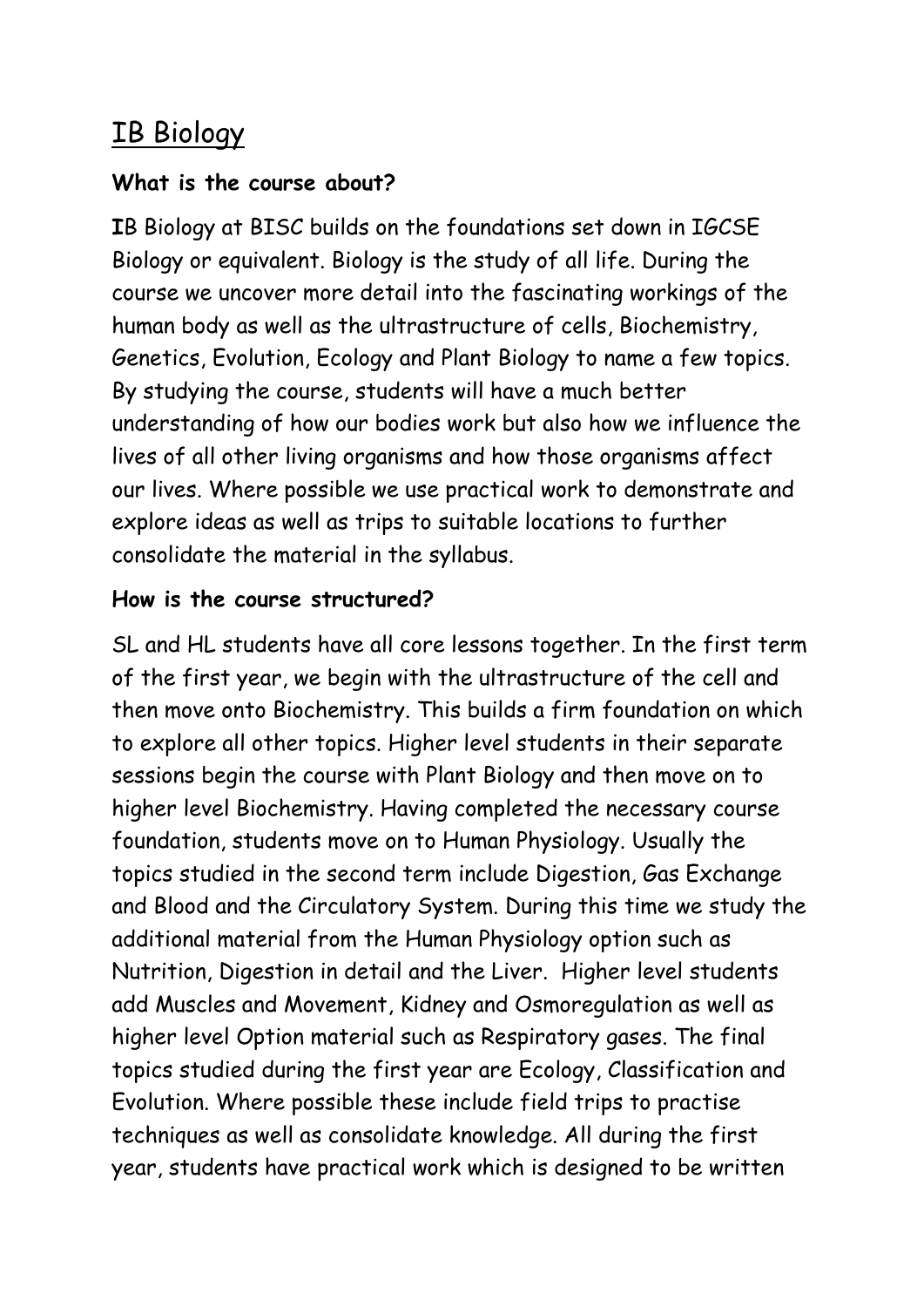up and practise the skills required for the internal assessment. In May, all IB1 students work together on a collaborative piece of research of their own devising called the Group 4 Project. This can be lab or field based and culminates in the various groups presenting their results and conclusions to their peers and panel of teachers.

In the second year, students study Respiration and Photosynthesis, Genetics, and the remaining human physiology topics of the Immune system, Homeostasis and Reproduction. Higher level students complete their course with higher level Genetics, Immunology, Homeostasis and Reproduction. All students complete the Option material. In the first term of the second year all students work on their Internal Assessment to have it written up by the end of term. For those that are absent there is the chance to do this in February of the second term. After the mock exams at the beginning of the second term, there is time to complete the syllabus and work on revision. All during the course, students are given end of topic tests which are always a mix of past exam questions. We work on past papers once we are in the revision stage of the second year.

### **What distinguishes this course from others?**

The IB Diploma allows students to make links between different subjects and notice how everything is related. We try to stay abreast of current developments in the field of Biology, bringing it into appropriate lessons and discussing the implications of new research or new ideas. We try and foster those links by discussion, reading relevant articles, watching film clips as well as taking trips to suitable venues such as Ojcow National Park, and the Jagiellonian University

### **How is the course assessed**?

As mentioned earlier, each topic ends with a test composed of a mixture of multiple choice and structured questions that will be found in papers 1, 2 and 3 of the actual exam. Practical work that is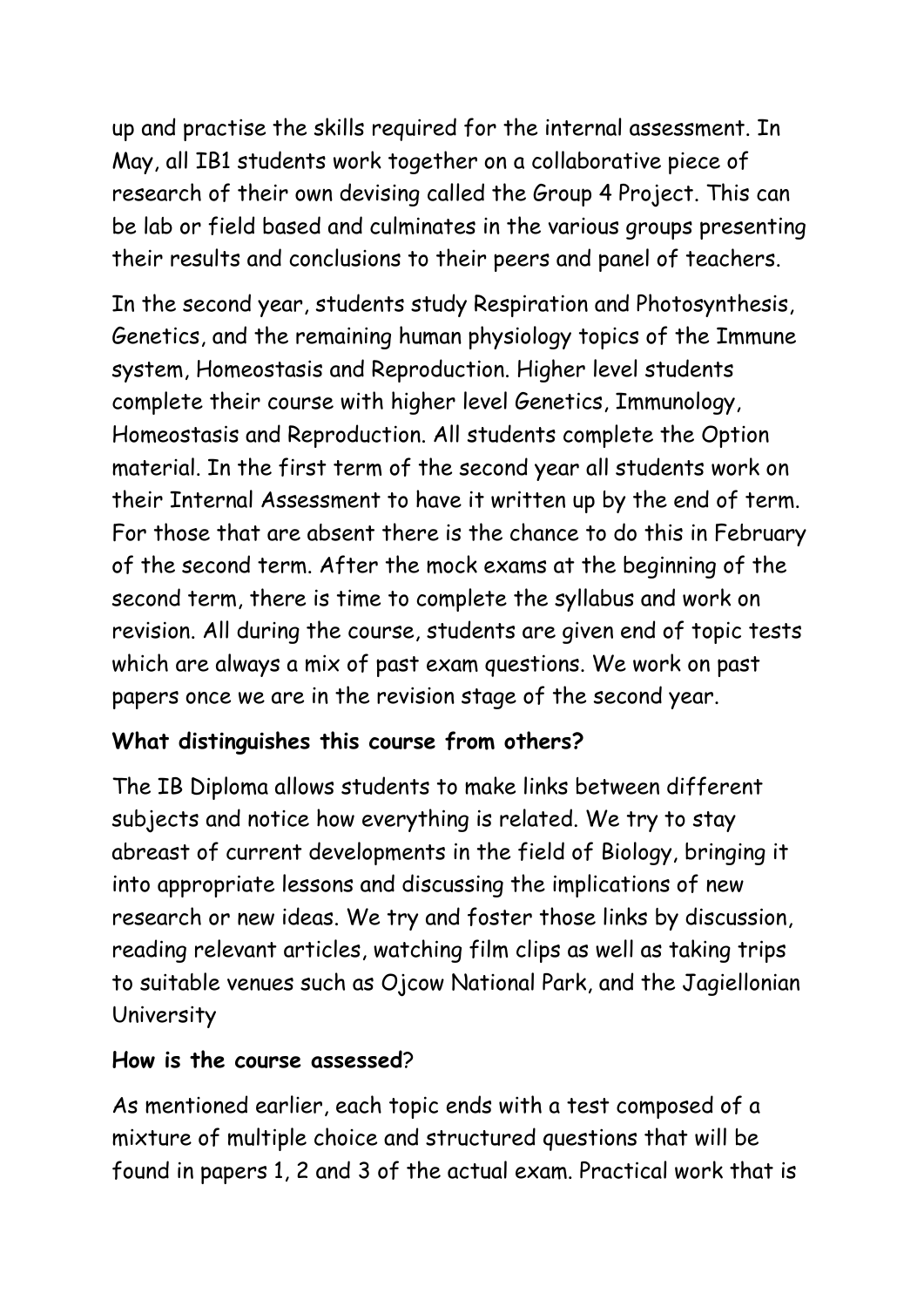written up will be marked with comments made to guide the student where and how to improve in readiness for writing their internal assessment. The end of year mark is based on the end of year exam which closely mimics the IB exam. Namely there is a multiple choice paper, a structured questions paper with compulsory questions and a choice of essay questions as found in Paper 2 and finally there is a structured questions paper based on practical work and Option material covered to date. Standard level students must gain at least a grade 2 and higher-level students a 3 although realistically these are far too low grades for someone wishing to study science at university.

### **What are the requirements for entry?**

Biology is a very demanding subject with a wealth of knowledge to be assimilated as well as the ability to draw very many biological diagrams. Given the amount of Biochemistry required, students also need a good foundation in Chemistry at IGCSE or equivalent. In addition, a very good command of English at a written level is essential to be able to express oneself clearly and concisely. Therefore to enter this course at Standard level, students must have at least a grade C or higher at IGCSE in BOTH Biology and Chemistry or the equivalent. For Higher level students, to cope with the demands of the course, students MUST have at least a grade A or higher at IGCSE or the equivalent in Biology and a C in Chemistry. If students have not been formally assessed they will need to sit an entrance exam in the week preceding the start of the first term to determine whether they will be able to cope with the material and pace.

### **What materials will I need?**

Students are provided with a textbook as well as printouts of Power Point presentations used during lessons. In addition, students are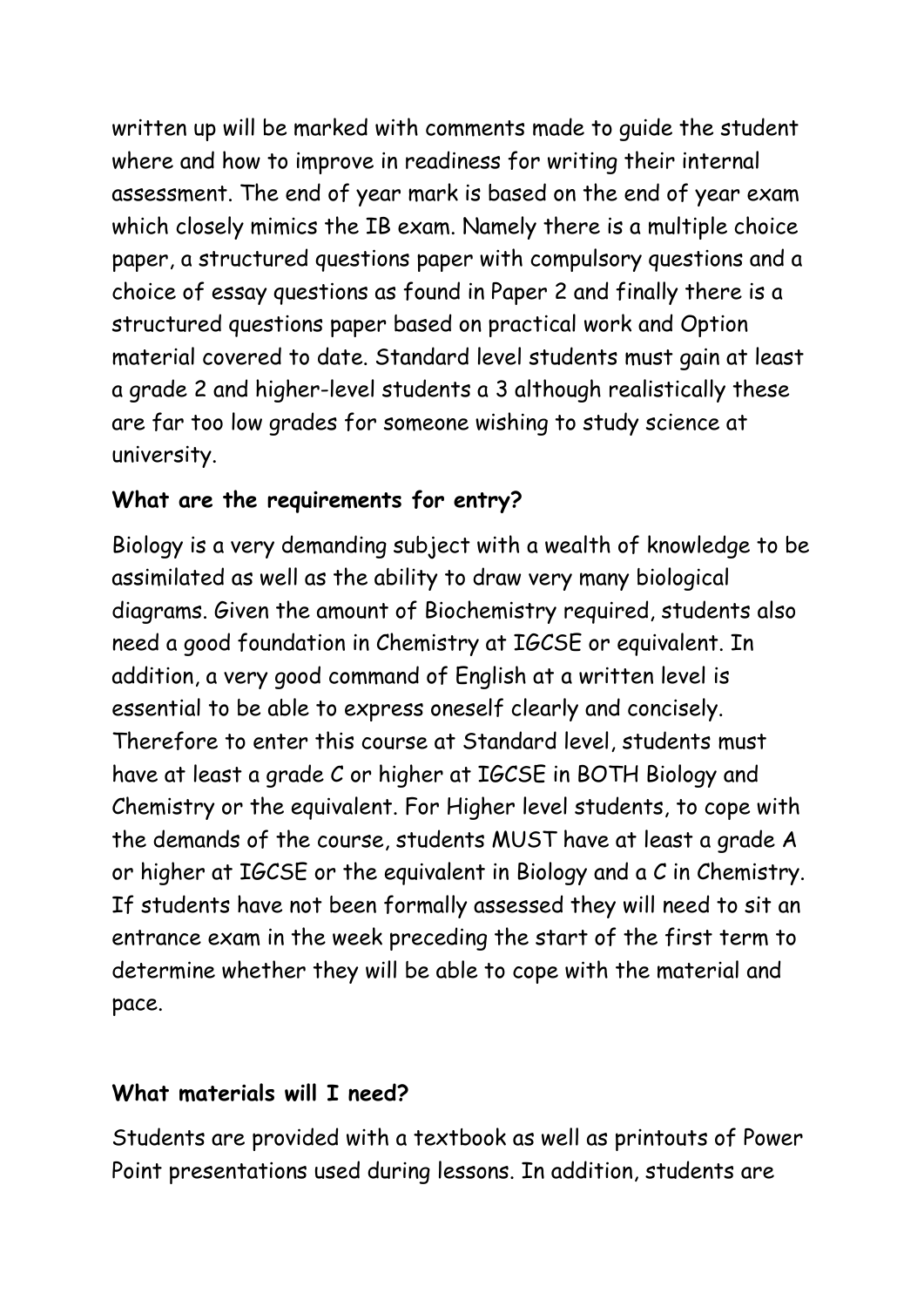required to purchase the course workbook at the start of the first year which is used throughout the course during lesson time and for homework. This is ordered by the Science Department at the start of the year. Students have access to other textbooks to use during school time and are encouraged to read articles in publications such as New Scientist and Biological Sciences Review. In addition, we expect students to have an enquiring mind, be proactive and enthusiastic as well as have a willingness to learn.

### **What will I learn?**

The aim of the course is to gain a much better understanding of the human body both at a cellular level as well as the organ level.

- The IB biology course will develop you as a scientist.
- You will gain the skills needed to read and assess data on its merits, develop your analytical skills both practically and theoretically, develop more of an enquiring mind that you are able to question material given to you in terms of relevance and whether the conclusions are justified or not, be able to devise research questions to answer a particular questions and come up with and execute a practical that can investigate a simple research question.
- You will also be able to look at the bigger picture: you will see how actions taken in one place can have consequences all over the world and that the human race needs to take responsibility for its actions to date
- You will hopefully become a more compassionate person being able to see both sides of an argument and that there are still very many issues which need more research to fully understand the pros and cons of a particular procedure

**In what ways does the Biology Syllabus promote the attributes of the IB Learner profile?**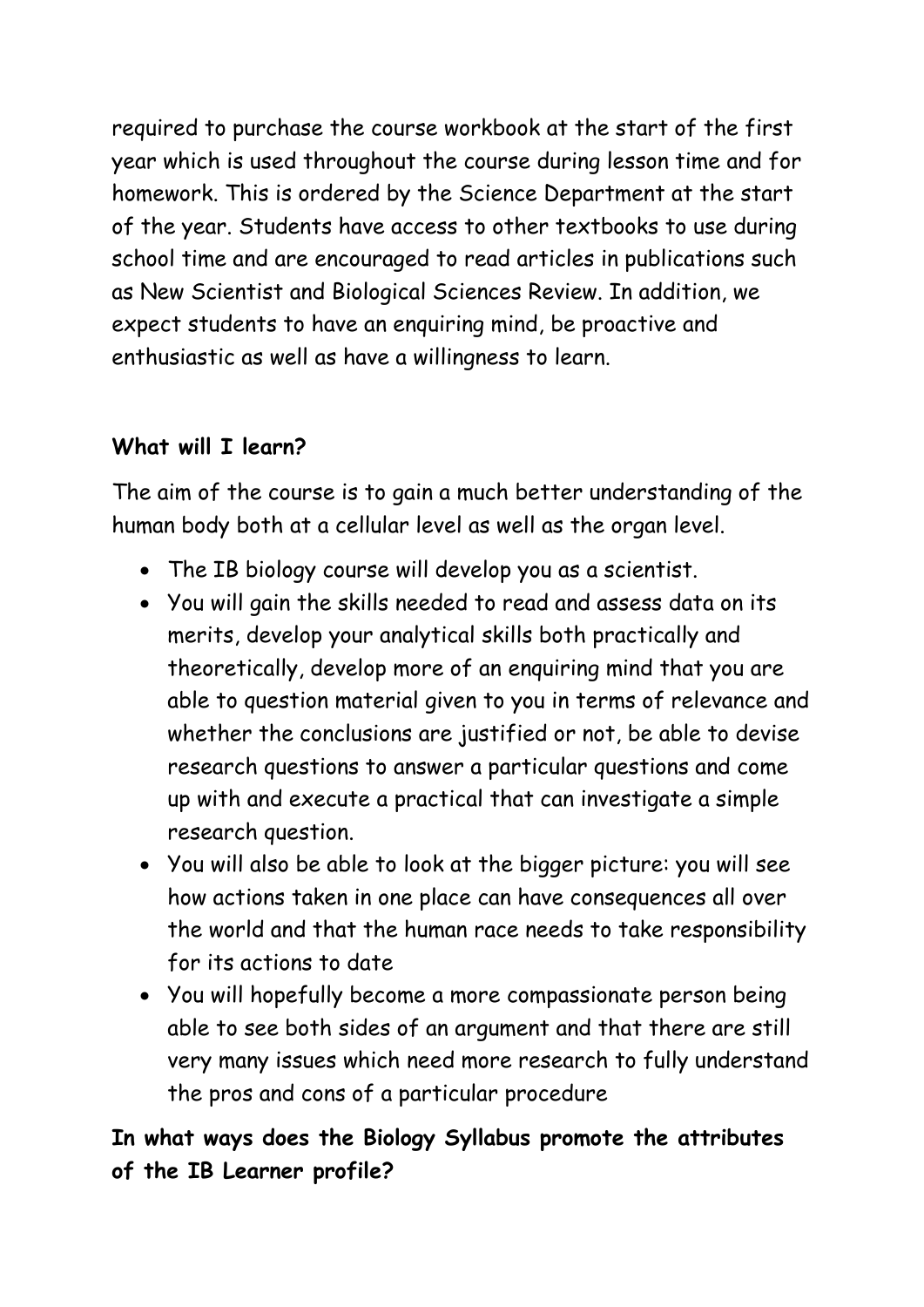**Curiosity:** This attribute is developed through devising ones own practicals and Internal assessment

**Balance:** This is developed by assessing both sides of a moral dilemma e.g. abortion, factory farming etc and being able to see both the pros and cons of a given situation. In particular, as the evidence for Man's impact on the environment mounts, students are shown that we are only stewards of our planet for a given time and as such have a responsibility for our actions and how those impact other species.

**Reflection**: At a student level we encourage the student to reflect on all work and see where they could improve and look at perhaps alternative methods of learning and revising. At a higher level we expect students to understand that we all play a role in the world's future by understanding and implementing the lessons of the past so previous mistakes are not repeated.

**Principled:** all student work especially practical work must be the students own and the idea of honesty and integrity is always communicated to students throughout the course

**Caring:** During the course there are many opportunities that allow the students to become more involved with topics that they have empathy for.eg. it may be working with children on a cancer ward, it can be driving a 'pass on plastic 'campaign within the school community as part of a CAS project

**Open-minded:** we encourage students to discuss ideas and opinions which often show a cultural or personal bias. As discussions go deeper, students often can see another's viewpoint and accept it even if it is not the same as their own

**Knowledgeable:** Each topic studied requires the development of existing ideas and often using concepts. Issues can be locally as well as globally significant.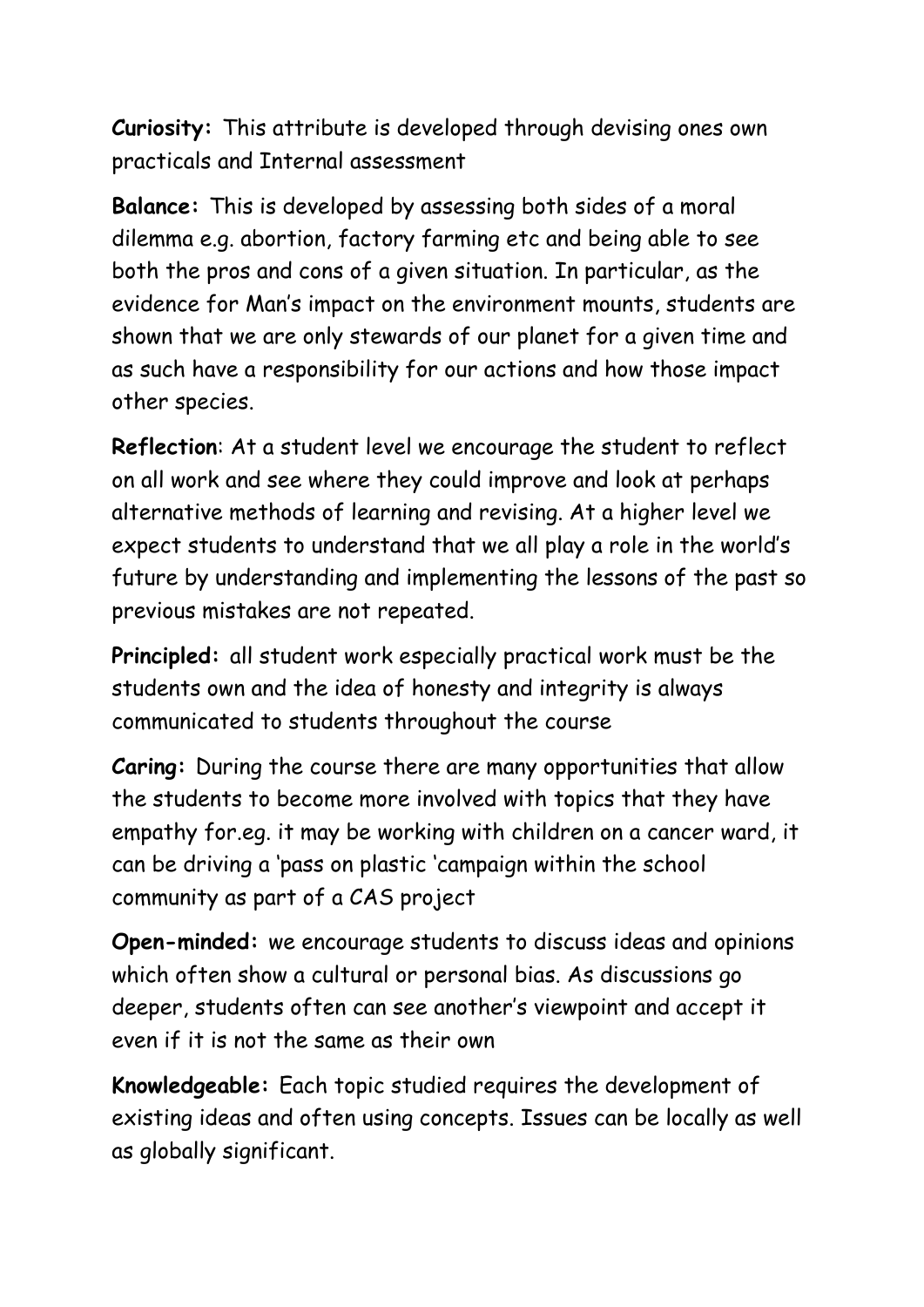**Communicative:** Scientists must be good communicators as it is common practise for many different labs across the world to collaborate on research projects. Communication therefore is key for our students both in being able to express themselves in their written work as well as working practically with others.

**Inquirer:** throughout the course, students are expected to come up with research questions which they could take further in a practical setting. This is clearly demonstrated by their IA which has to reflect a personal interest and the EE if the student decides to do a Biology based essay.

**Thinker:** For any of the science subjects, the ability to think logically and laterally is a key skill. Students are expected to use the knowledge learned and then apply it in an unfamiliar situation to analyse and communicate their conclusions or in giving a reasoned ethical response.

## **What from the course can make worthwhile extended essay questions?**

Extended essay questions need to be personal to the student and not all Biology questions can easily be investigated and written up within the boundaries set by the IB. However, in the recent past, some students have had successful extended essays with plant based projects mainly for the ease and speed with which these can be set up.

### **Can an interest in Biology lead to a CAS project?**

Absolutely! Students have in the past created a school shade garden for all students to enjoy, have become involved with a variety of recycling projects , a school project on cutting down plastic waste as